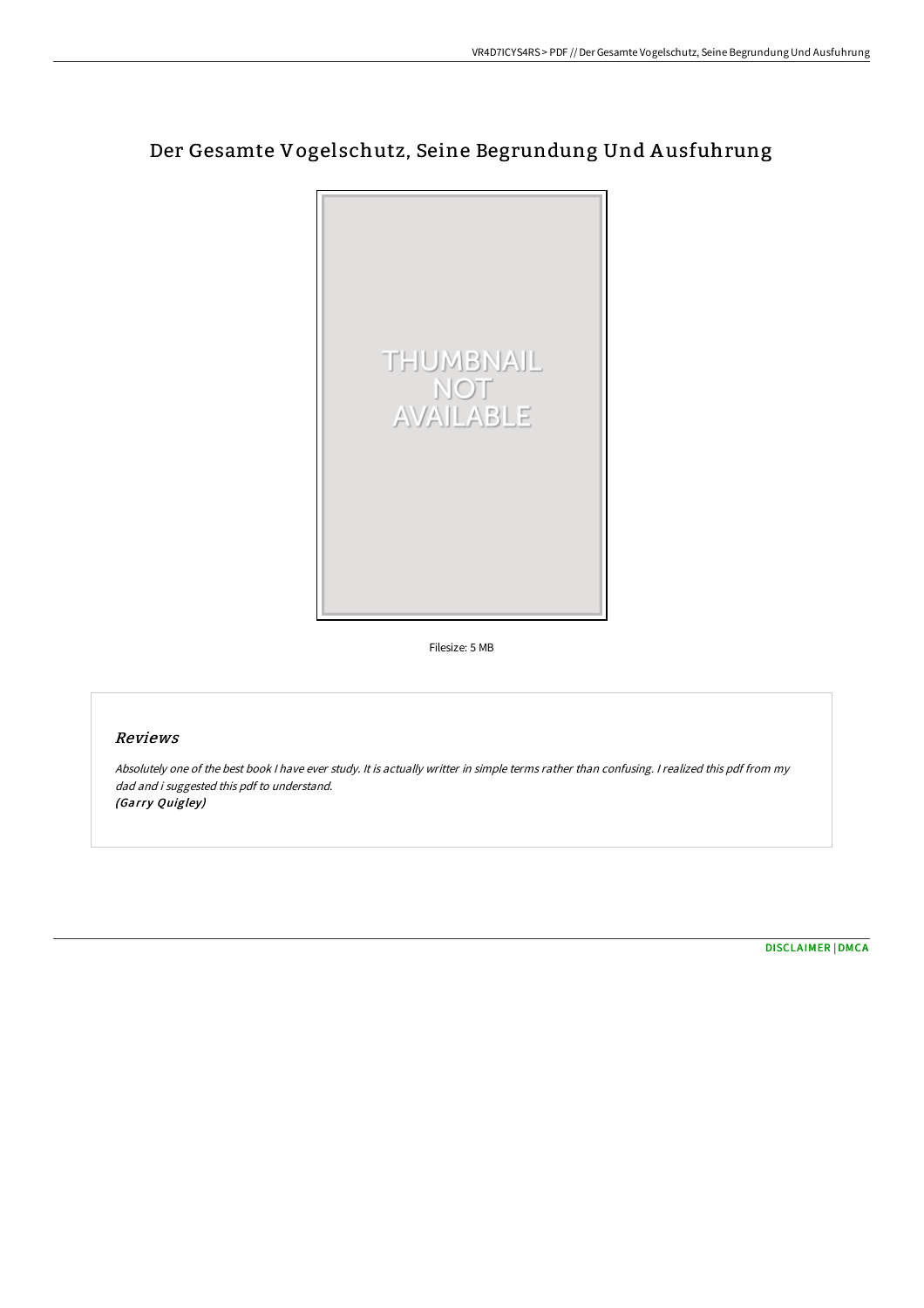#### DER GESAMTE VOGELSCHUTZ, SEINE BEGRUNDUNG UND AUSFUHRUNG



To save Der Gesamte Vogelschutz, Seine Begrundung Und Ausfuhrung eBook, remember to access the button beneath and save the ebook or get access to additional information which are relevant to DER GESAMTE VOGELSCHUTZ, SEINE BEGRUNDUNG UND AUSFUHRUNG book.

RareBooksClub. Paperback. Book Condition: New. This item is printed on demand. Paperback. 108 pages. Original publisher: Alexandria, VA: U. S. Dept. of Agriculture, Food and Nutrition Service, Office of Analysis, Nutrition, and Evaluation, 2004 OCLC Number: (OCoLC)244303217 Excerpt: . . . CHAPTER 1 INTRODUCTION THE FOOD DISTRIBUTION PROGRAM ON INDIAN RESERVATIONS ( FDPIR ) The Food Distribution Program on Indian Reservations ( FDPIR ) is a commodity distribution 2 and assistance program mandated by Public Law in order to improve the diets of needy persons in households on or near Indian reservations. Specifically, FDPIR was authorized by Section 4 (b) of the Food Stamp Act of 1977 7 U. S. C. 2013 (b) and Section 4 ( a ) of the Food and Consumer Protection Act of 1973 7 U. S. C. 612 ( c ) Note . Since its inception in 1977, FDPIR has been administered by the Food and Nutrition Service ( FNS ) of the United States Department of Agriculture ( USDA ). The program is authorized to provide assistance in the forms of project grants, and sale, exchange, or donation of property and goods. FNS administers FDPIR through a network of regional, field, and satellite offices. In some instances, such as North Carolina, the State Agency has some administrative function. FNS works with the Agricultural Marketing Service ( AMS ) and the Farm Service Agency ( FSA ) to procure commodities, process orders, store food, and arrange food shipments to Indian Tribal Organizations ( ITOs ) and State Distributing Agencies ( SDAs ), who in turn distribute the food to low-income households within their jurisdictions or service areas. State Agencies that administer FDPIR are eligible to receive Federal cash assistance ( administrative funds ) for operational expenses. ITOs serve as their own...

A Read Der Gesamte Vogelschutz, Seine [Begrundung](http://bookera.tech/der-gesamte-vogelschutz-seine-begrundung-und-aus.html) Und Ausfuhrung Online  $\blacksquare$ Download PDF Der Gesamte Vogelschutz, Seine [Begrundung](http://bookera.tech/der-gesamte-vogelschutz-seine-begrundung-und-aus.html) Und Ausfuhrung